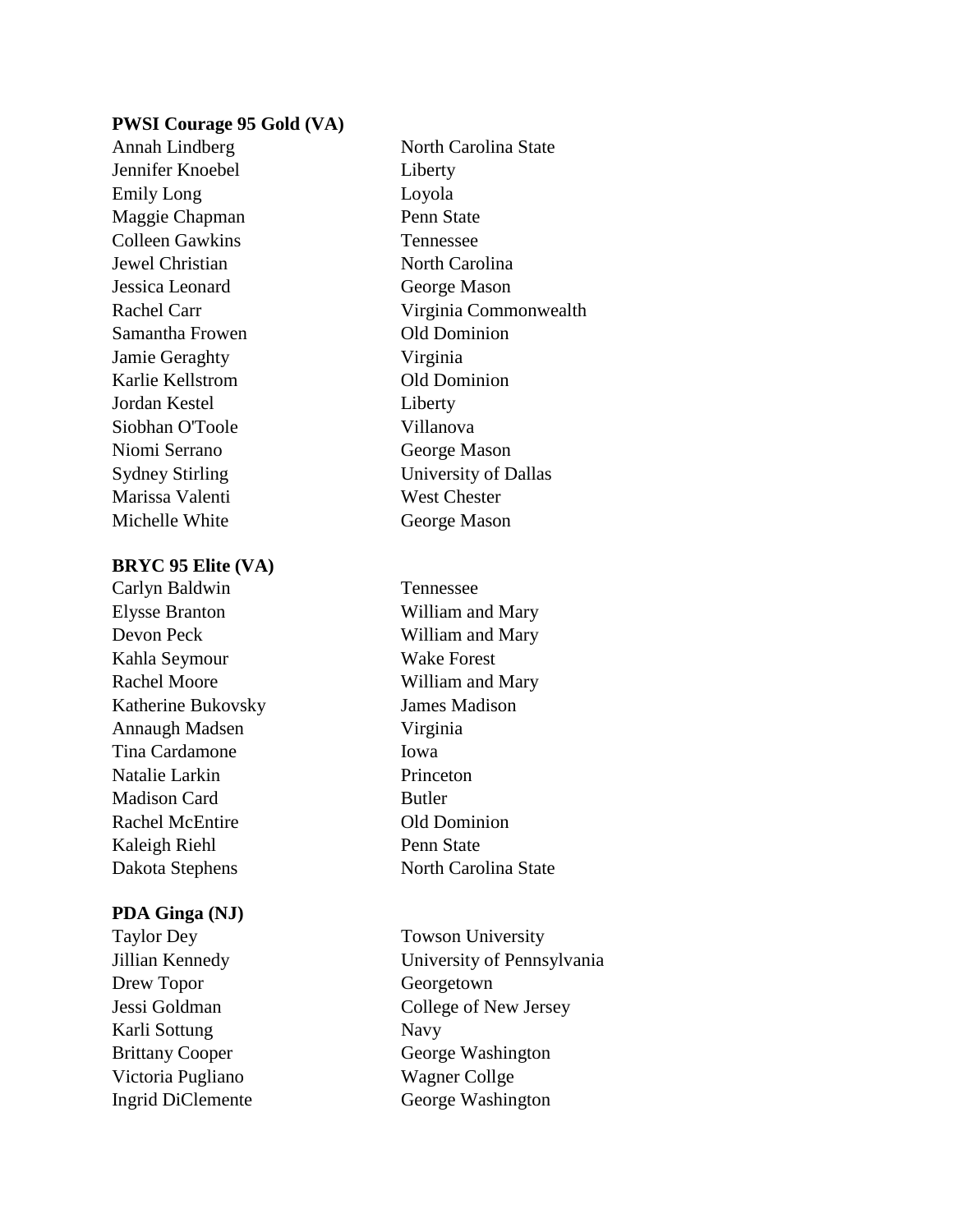| Paige Jacob     | Marist                |
|-----------------|-----------------------|
| Melissa Chura   | Trinity (Texas)       |
| Kelly McWhorter | College of Charleston |
| Lexi Chang      | Lehigh                |
| Jessica Moskal  | Villanova             |
| Kylie Kirk      | Indiana               |
| Sami Santos     | Liberty               |
| Katherine Lynch | Kean University       |
| Rebecca Ravitz  | Davidson              |
| Brianna Scarola | Rutgers               |
| Yota Sfandouris | College of New Jersey |
| Daniella Maggio | Quinnipiac            |
| Amanda DaFonte  | Middlebury            |
|                 |                       |

# **Beadling Thunder (PA-W)**

Malea Fabean Pittsburgh Amber Fichter Duquesne Maggie Scott Miami (Ohio) Sydney Schipani Akron Macey Thomas West Virginia Wesleyan Lauren Kelly Winthrop Mary Kate Zahorchak Edinboro Eleni Carr Loyola (IL) Ashley Mutkus Edinboro Hayden Pascoe Kent State Veronica Latsko Virginia Rachel Collage Fordham Cassidy LeDonne Indiana University (PA)

Katie Alexander Miami (Ohio)

# **Match Fit Chelsea Beat (NJ)**

| Alexis DellaPietro   | Maryland                                 |
|----------------------|------------------------------------------|
| Rachel Egyed         | Maryland                                 |
| Kelsey Burke         | <b>Fairfield University</b>              |
| Laura Dramis         | <b>Fairleigh Dickinson</b><br>University |
| Lauren Hall          | University of Rhode Island               |
| Morgan LaDuca        | Fairleigh Dickinson<br>University        |
| Rachael Lieberman    | University of Rhode Island               |
| <b>Tyler Madison</b> | <b>Monclair State University</b>         |
| Amanda Nardella      | University of Rhode Island               |
| <b>Taylor Palmer</b> | University of Vermont                    |
|                      |                                          |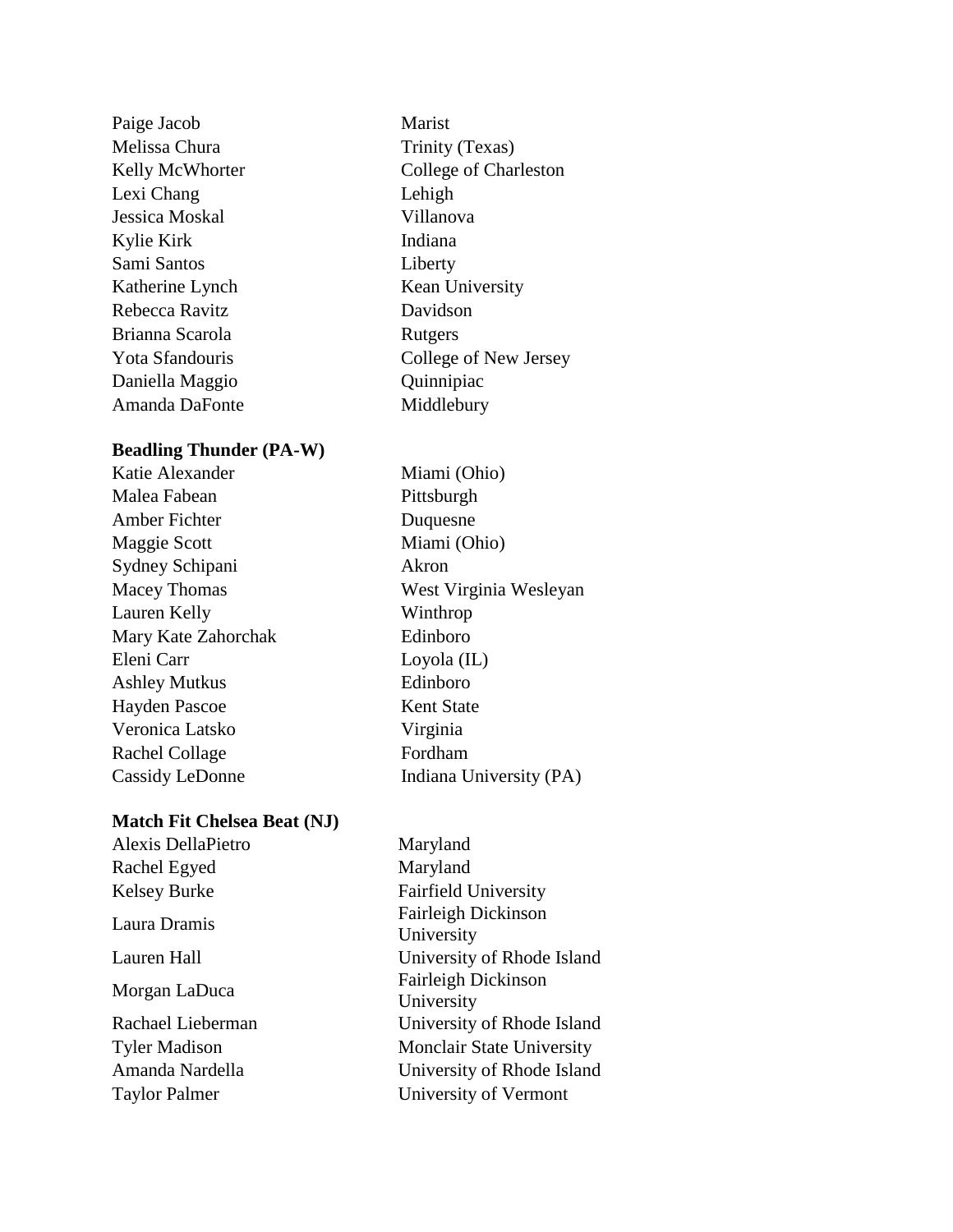Brianna Robinson Marist college Amelia Sapirman NJIT Taylor Shannahan Stonehill College Madeline Snyder Trinity College

# **Academy United SC (IL)**

Jenna Kentgen Iowa Sophie Pohl Toledo Grace Orndorff Northwestern Kesea Berg Toledo

# **Sporting BV Supersport (MO)**

| Regina Bolin            | Illinois - Springfield |
|-------------------------|------------------------|
| Amanda Creason          | Drake                  |
| <b>Baylie Edwards</b>   | Central Missouri       |
| <b>Alexis Gochnauer</b> | Mid-America Nazarine   |
| Addie Jenkins           | Drake                  |
| Nikki Lynch             | Missouri - Kansas City |
| Eden Opie               | Tulsa                  |
| <b>Kara Priest</b>      | Missouri - Kansas City |
| <b>Mallory Radtke</b>   | Rice                   |
| Anna Romano             | Benedictine            |
| <b>Brooke Salisbury</b> | Drake                  |
| Jamie Yearout           | Baylor                 |
| Alexandra Yockey        | Central Missouri       |

# **Cleveland United White (OH-N)**

| Paige Amodio         | <b>Bowling Green</b>   |
|----------------------|------------------------|
| Jaycie Brown         | Cincinnati             |
| Lizzie Ehrnfelt      | Cincinnati             |
| Nicolette Griesinger | Dayton                 |
| Alexis Manoa         | <b>Bowling Green</b>   |
| <b>Kelly Novak</b>   | Kentucky               |
| Seyla Perez          | Pittsburgh             |
| Katherine Zalar      | Miami (OH)             |
| Katie Bainbridge     | <b>Cleveland State</b> |
| <b>Maddy Novak</b>   | Walsh Univ.            |
|                      |                        |

Alyssa Riporti Lehigh University Kelly Wieczerzak Monmouth University

Abby Banks Wisconsin - Parkside Jennifer Novak Illinois - Chicago Abigail Nordeen Upper Iowa Univ. Mackenzie Fuller Illinois - Chicago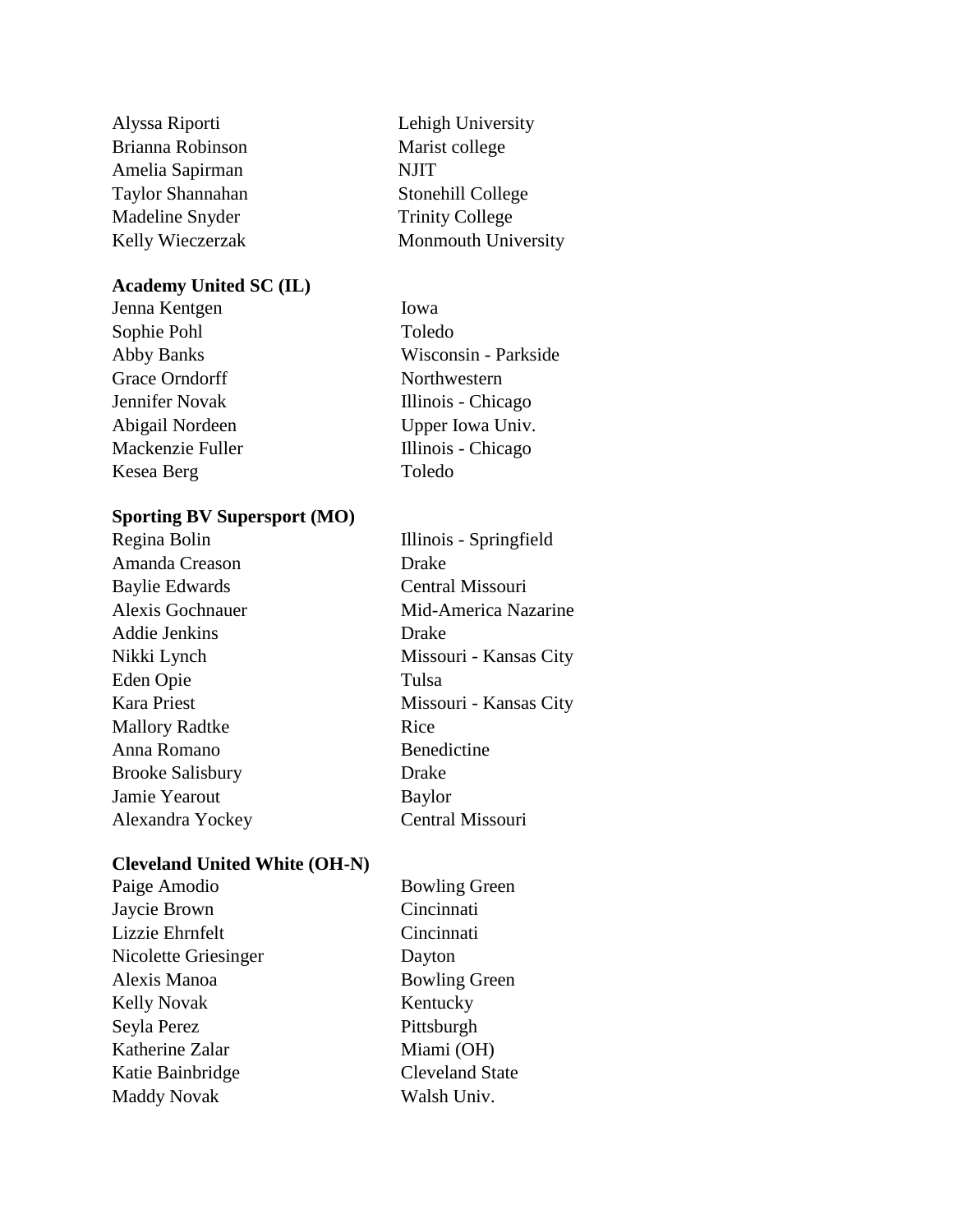Jule Lacock Ashland Univ. Abby Elinsky Illinois Alexis Carpenter Miami (OH) Emily Rogers Lipscomb Natalie Coury Cincinnati Alissa Lisi Elon University Anna Haverchak Cincinnati Madelaine Kresevic Southeastern Louisina

### **AHFC 96 (S-TX)**

Julia Camp Trinity University Anna Hughes Central Arkansas Dani Patterson University of St. Thomas Guadalupe Rodriguez University of St. Thomas Lena Whitt University of St. Thomas

# **Tophat 14 (GA)**

Cadye Picklesimer Presbyterian Teresa Durham Emory Sanon Williams **Furman** Sheridan Nulty Holy Cross Serenity Waters UNC - Wilmington Stephanie Krouskos Virgina Valeria Bermeo Mercer Rachel Green UAB - Birmingham Rachael Western Davidson Madison Carter **Kennesaw State** Kaitlyn Orman Samford Heather Ferrari Belmont Allison Leone Western Kentucky Alli James Georgia State

# **Weston FC Premier Black (FL)**

| Central Florida        |
|------------------------|
| <b>UNC</b> - Charlotte |
| Davidson               |
| Vassar                 |
| North Florida          |
| <b>Young Harris</b>    |
| Central Florida        |
| <b>UNC-Charlotte</b>   |
| Davidson               |
| Vassar                 |
|                        |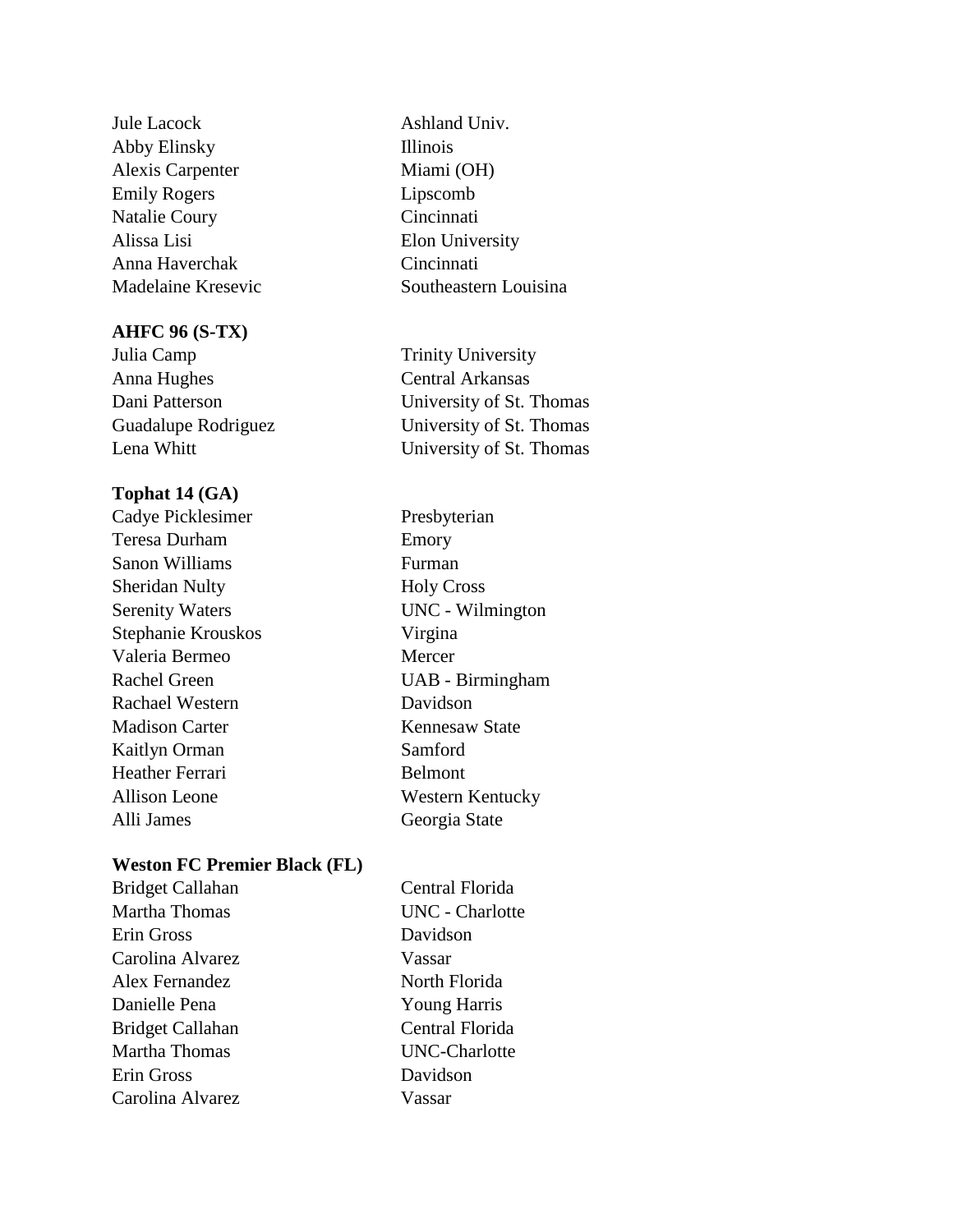Alex Fernandez North Florida Adriana Speckmaier Vermont Shelby Denkert Campbell Elizabeth Martinez Georgia Samantha Lujan Florida Atlantic Jennifer Ocampo Florida Atlantic

# **Michigan Gators FC 96**

**Orange (MI)** Sarah Troccoli Florida Shannon McDevitt Butler Madison Duncan Louisiana - Lafayette Maria Jaramillo Western Michigan Caitlin Carroll Dayton Carly Alfano Xavier Raechel Eck Akron Amanda Mladenovski Alma College Danielle Manning St. Louis University

# **Beach FC Ingrassia (CA-S)**

Chidera Akubuilo UNLV Allison Emmons Long Beach State Kimberly Keever Washington Megan Mahoney Long Beach State Amanda McKeegan UC Davis Maribell Morales **Iowa State** Samantha Moreno New Mexico State Katie Pratt-Thompson Princeton Samantha Reinhard Nebraska Shannon Simon Washington Jessica Vincent Long Beach State Savannah DeMelo Southern California Tavia Leachman Utah Imani McDonald Long Beach State Michelle Reed Boise State

# **KHA Red (OH-S)**

Savannah Carmosino Wright State Kelly Hinkle Charleston Southern

Alessandra Salazar St. Thomas University

Jillian Doss Notre Dame College (OH

Allison Arriola University of San Francisco

Meredith Schertzinger Alabama- Birmingham